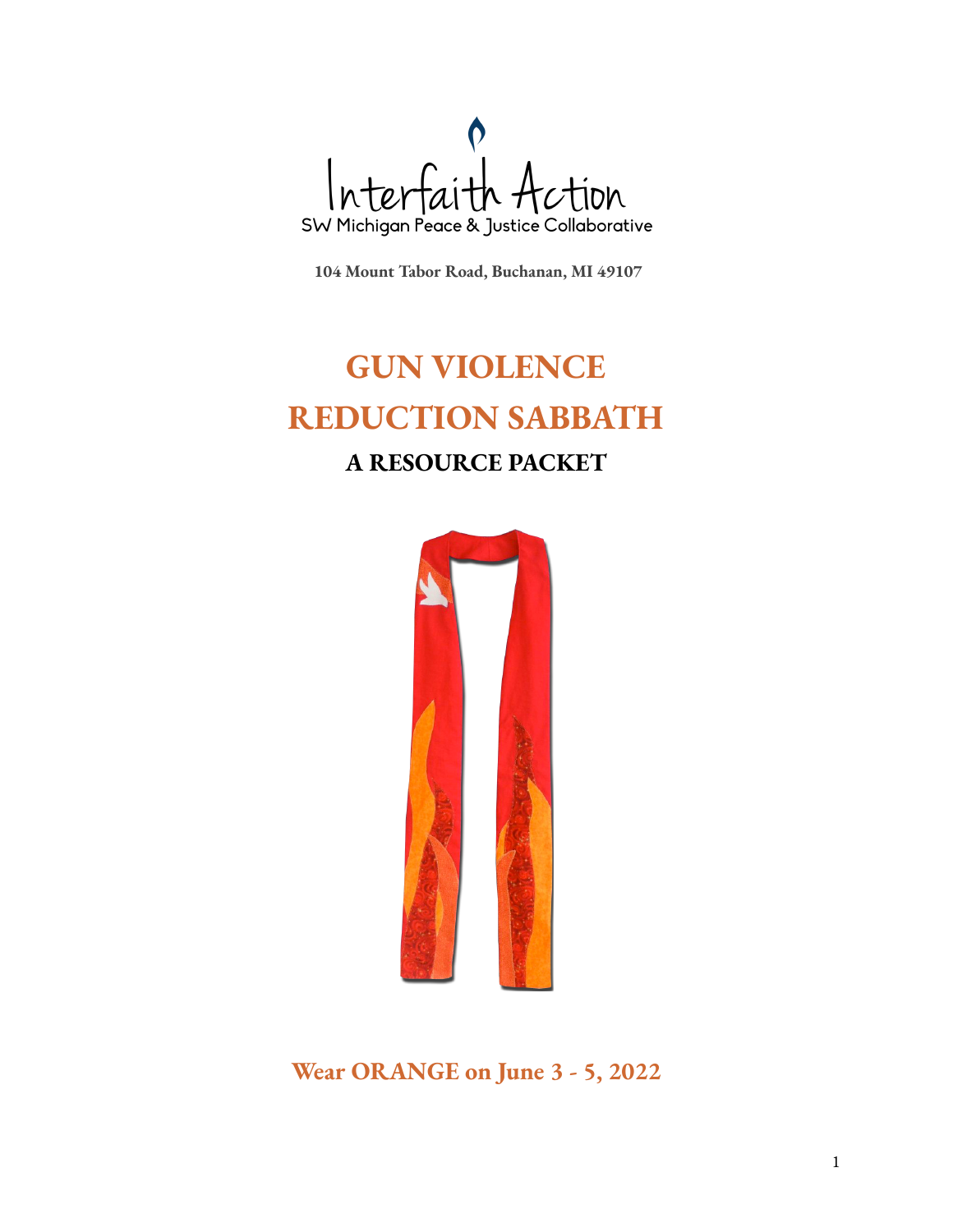## **GUN VIOLENCE REDUCTION SABBATH**

## **A RESOURCE PACKET**

## **Table of Contents**

| <b>INTERFAITH ACTION</b>          | Page $3-4$        |
|-----------------------------------|-------------------|
| <b>STATEMENTS</b>                 |                   |
| LETTERS OF INTRODUCTION           | <u>Page 5</u>     |
| THE WITNESS OF HOLY BOOKS         | Page 6            |
| <b>HOW CAN PEOPLE OF FAITH BE</b> | Page 7            |
| <b>INVOLVED?</b>                  |                   |
| OTHER GUN VIOLENCE                | Page 8            |
| REDUCTION SABBATH IDEAS           |                   |
| <b>RESOURCES FOR FAITH</b>        | <u>Page 9</u>     |
| <b>COMMUNITY WORSHIP SERVICES</b> |                   |
|                                   |                   |
| LITURGICAL RESOURCES &            | Pages 10-14       |
| <b>MUSIC OPTIONS</b>              |                   |
| <b>CHRISTIAN SERMON CONCEPTS</b>  | Page 15           |
| <b>BULLETIN INSERTS</b>           | <u>Page 16-17</u> |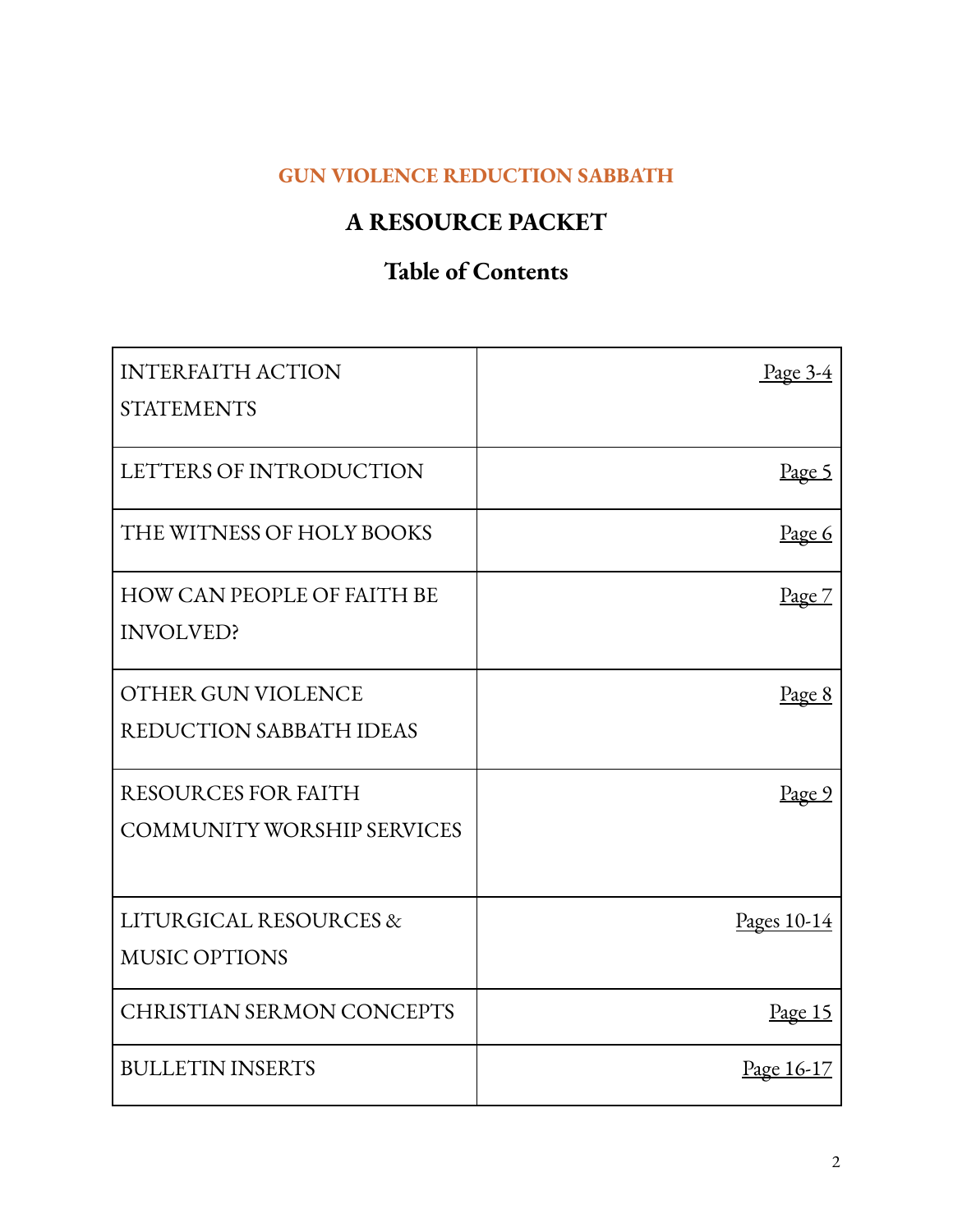## **INTERFAITH ACTION STATEMENTS**

#### **A Letter from the Director of Interfaith Action**

Interfaith Action of SW Michigan joins in mourning the deaths of those victimized by gun violence in Atlanta and Boulder. The time for prayers must give way to action to pass legislation to ban all assault weapons and pass stringent and universal background checks for gun purchases.

The US is unique in the western world for its epidemic levels of gun violence. We, as people of faith, are committed to developing a society known for peace and a society that is committed to reducing gun-related deaths.

We call on our elected officials to take action now. We've had sufficient tragedies to raise the alarm; as people of faith we declare that now is the time to pass gun violence legislation.

And Lund

**Rev. Dr. Sid Mohn** *Director, Interfaith Action of SW Michigan March 25, 2022*

#### **A Letter from the Lead Advisor on Gun Violence Prevention, Interfaith Action**

We embark on another year to mourn and respect all victims of gun violence. To take time to remember the significance of this moment and offer peace for the families, friends and communities that are impacted by the crisis. We have now raised a full generation since the Columbine High School shooting. The Oxford High School shooting is now a Michigan tragedy. We know of those impacted by gun violence and that the pain and tragedy never goes away. We must do more.

Firearms are now the #1 cause of death for children and adolescents. Our children, our communities, our state and our nation deserve more; in fact they deserve life.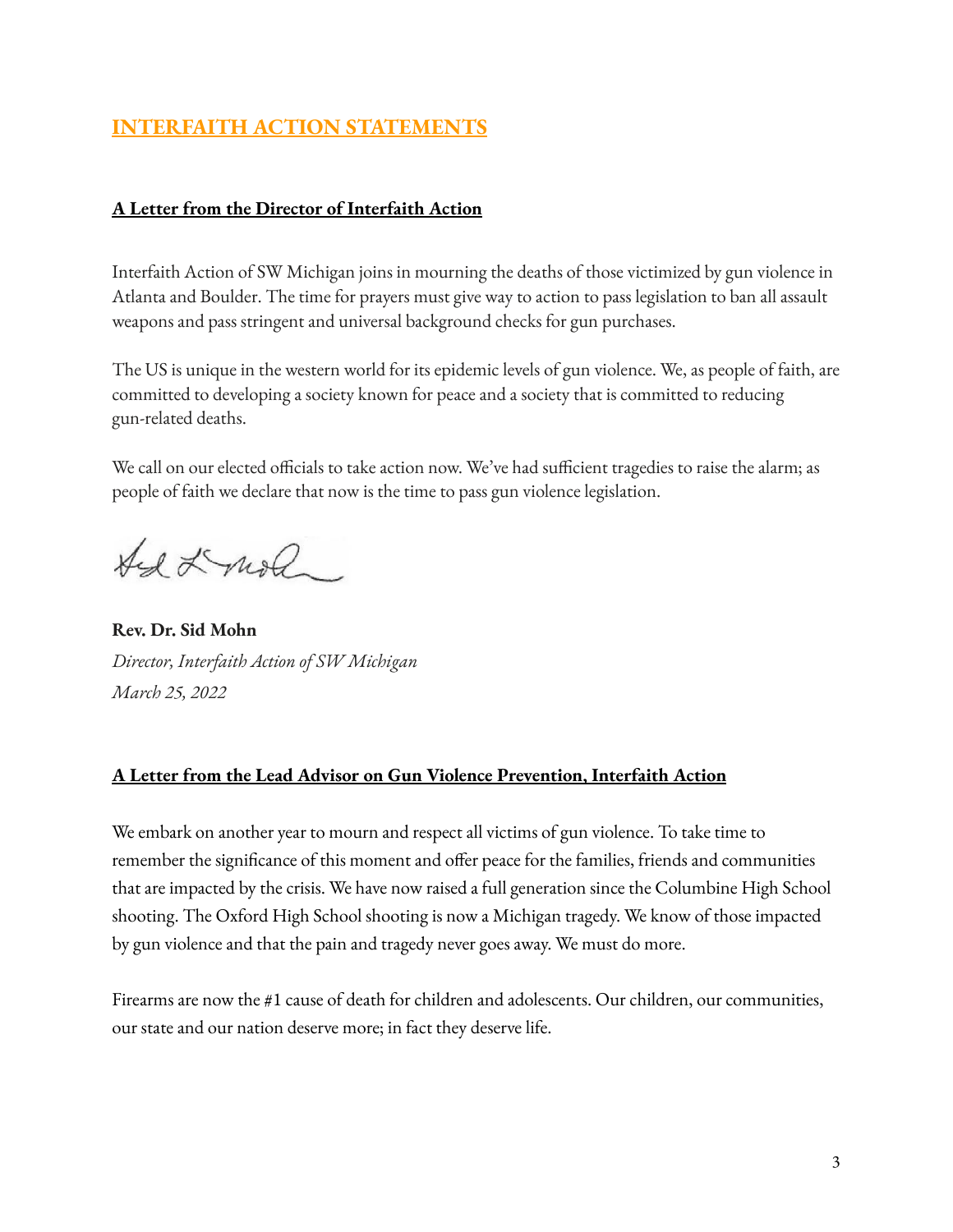Interfaith Action of SW Michigan remains committed to ending gun violence. We call on all elected officials and candidates to commit to reasonable and safe gun laws. We continue to collaborate with faith leaders and other organizations demanding the State Legislature hold hearings and votes on gun violence prevention proposals.

We offer prayers of peace and of action,

#### **Vicki Schroeder**

*Lead Advisor, Interfaith Action of SW Mi End Gun Violence Michigan*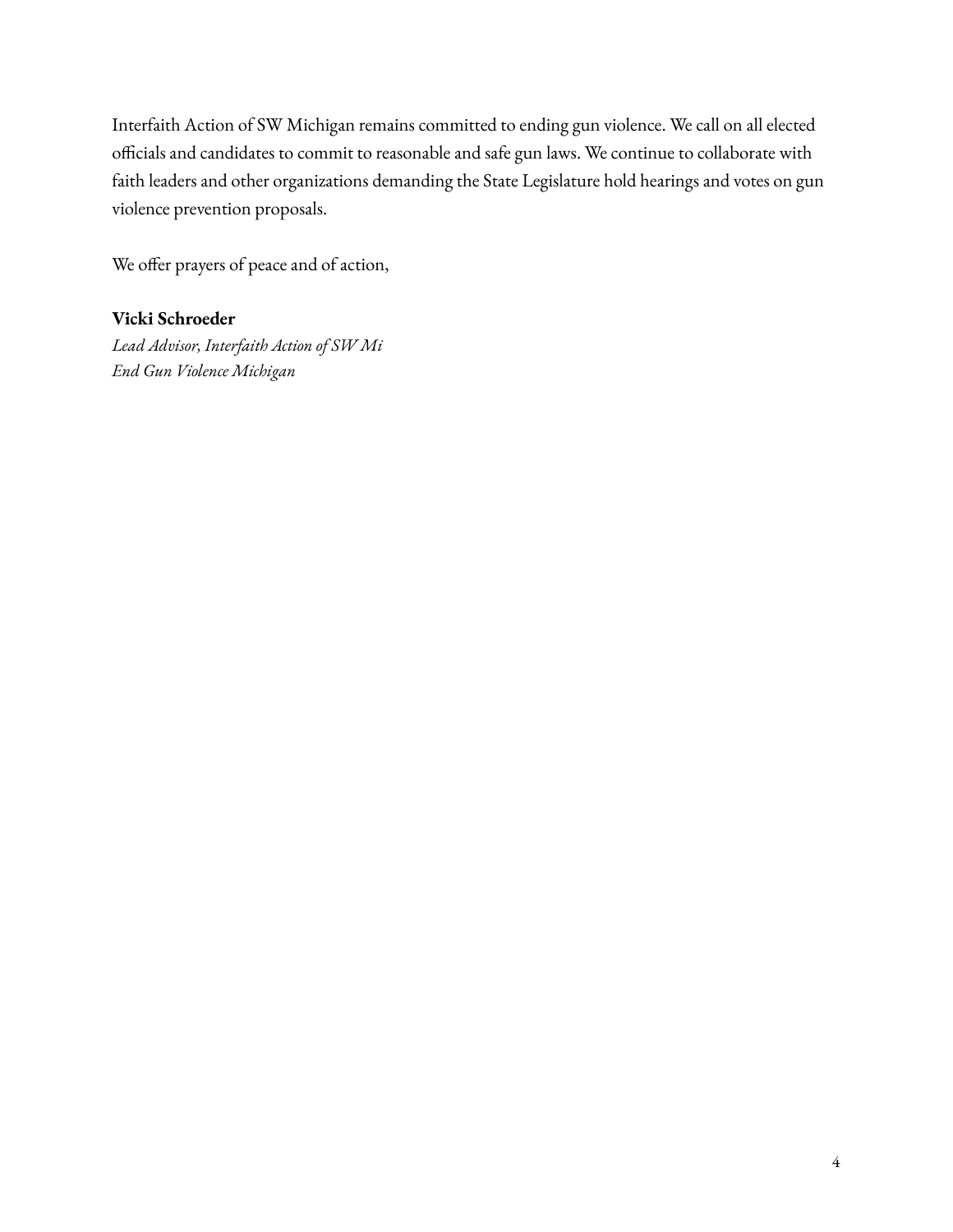## **LETTERS OF INTRODUCTION**

Shalom.

As a representative of Temple B'Nai Shalom, I support the efforts of Interfaith Action to reduce gun violence. Judaism sharply restricts the use of violence, and nonviolence often becomes the only way to fulfilling a life of truth, justice and peace, which Judaism considers to be the three tools for the preservation of the world.

The Talmud explains, "The entire Torah is for the sake of the ways of shalom". As such we as Jews are concerned about the gun violence and gun related deaths that are devastating our communities. We are a people of Shalom and we pray that peace will overcome the plague of gun violence.

#### **Laura Kovnat**

*Temple B'Nai Shalom*

As Muslims, we are encouraged to strive for peace and peaceful solutions to all problems. Our Faith calls us to work against violence in our community and we are concerned about the level of gun violence that is devastating our society. We support efforts to end gun deaths and appreciate Interfaith Actions work in gun violence reduction.

#### **Imam Mustafa ElSayed**

*Islamic Association of SW Michigan*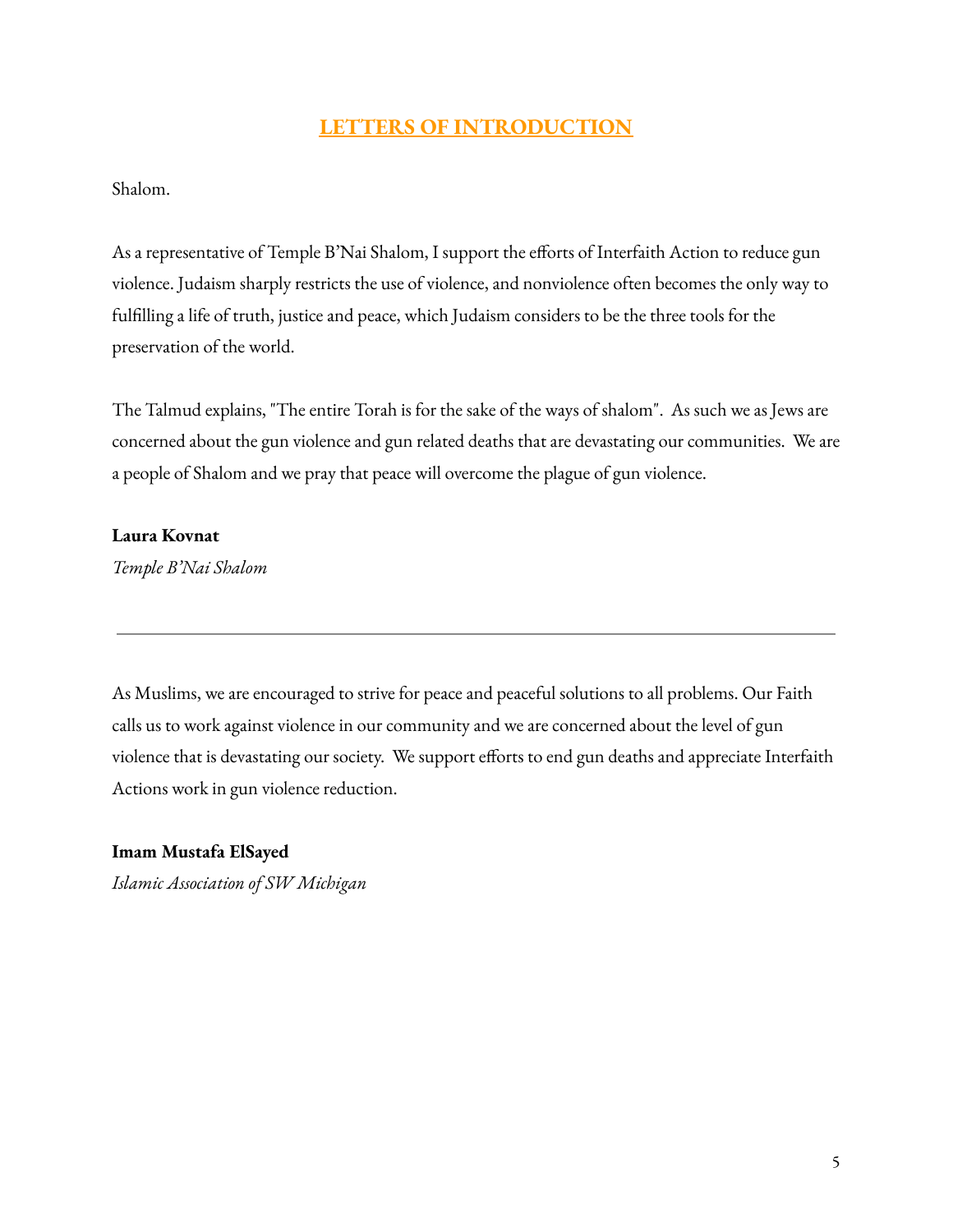## **THE WITNESS OF HOLY BOOKS** *(Scriptures Proclaiming Peace)*

"All who live by the sword will die by the sword." *(Matthew 26.52)*

"Be amongst the students of Aaron: Love peace and pursue peace. Love people and bring them close to Torah." *(Pirkei Avot 1.12)*

"Without understanding, people become beasts and demons. [But] when one's light merges into the Light, and one's awareness is joined with Awareness, then one's cruel and violent instincts and egotism depart; skepticism and sorrow are taken away." *(Guru GranthSahib)*

"Good and evil deeds are not alike. Repel evil with good, and he who is your enemy will become like a dear friend." *Q'uran 41.34, surat "Fussilat")*

"Depart from evil, and do good; seek peace, and pursue it." *(Psalm 34.14)*

"Blessed are the peacemakers, for they will be called the children of God." *(Matthew 5.9)*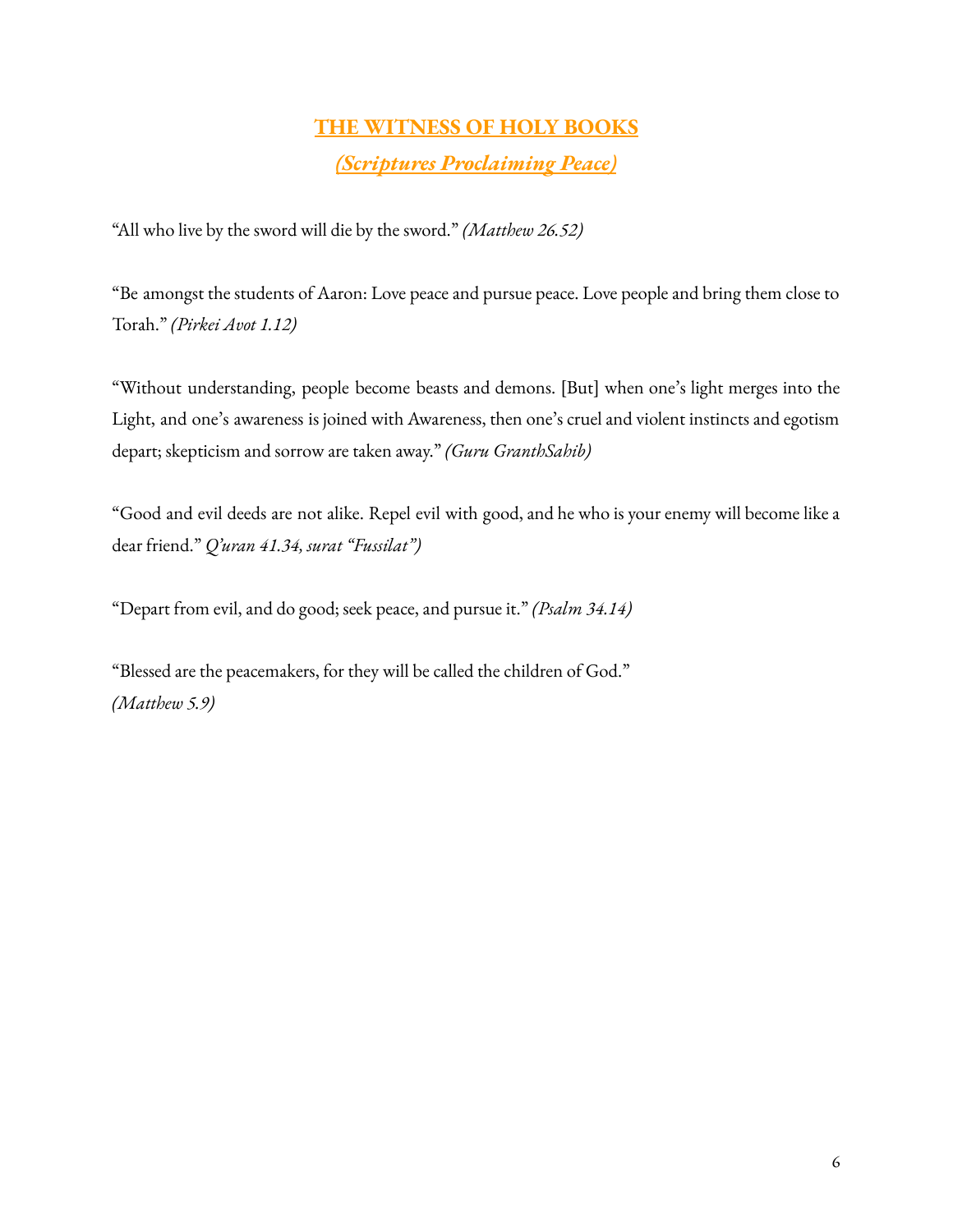### **HOW CAN PEOPLE OF FAITH BE INVOLVED?**

- 1. Pray for peace in our homes and our communities, and that we will end the horror of gun violence.
- 2. Open your worship space to be a gathering place immediately following a national mass shooting or one in your own community. Hold a Candlelight Vigil.
- 3. Deliver a sermon calling for faith-inspired action during your weekend worship service.
- 4. Organize a discussion exploring how faith's teachings compel believers to action on issues such as gun-violence reduction.
- 5. Organize a reading of the names of gun victims in your place of worship.
- 6. Research "Heeding God's Call", a faith-based campaign for gun-violence prevention: [www.heedinggodscall.org](http://www.heedinggodscall.org/)
- 7. Write your US Congressional Representatives. House- [www.house.gov/representatives/find](http://www.house.gov/representatives/find/) Senate- [www.senate.gov](http://www.senate.gov/) *(click state link in upper right corner)*
- 8. Let your local and state elected officials know that you are committed to gun violence reduction.
- 9. Educate families and youth about gun safety and storage.
- 10. Ask your local police to make a presentation on gun safety and gun violence prevention
- 11. Make your worship space a gun-free facility.
- 12. Participate in Gun Violence Reduction Sabbath (the first weekend in June) and encourage your community to **WEAR ORANGE**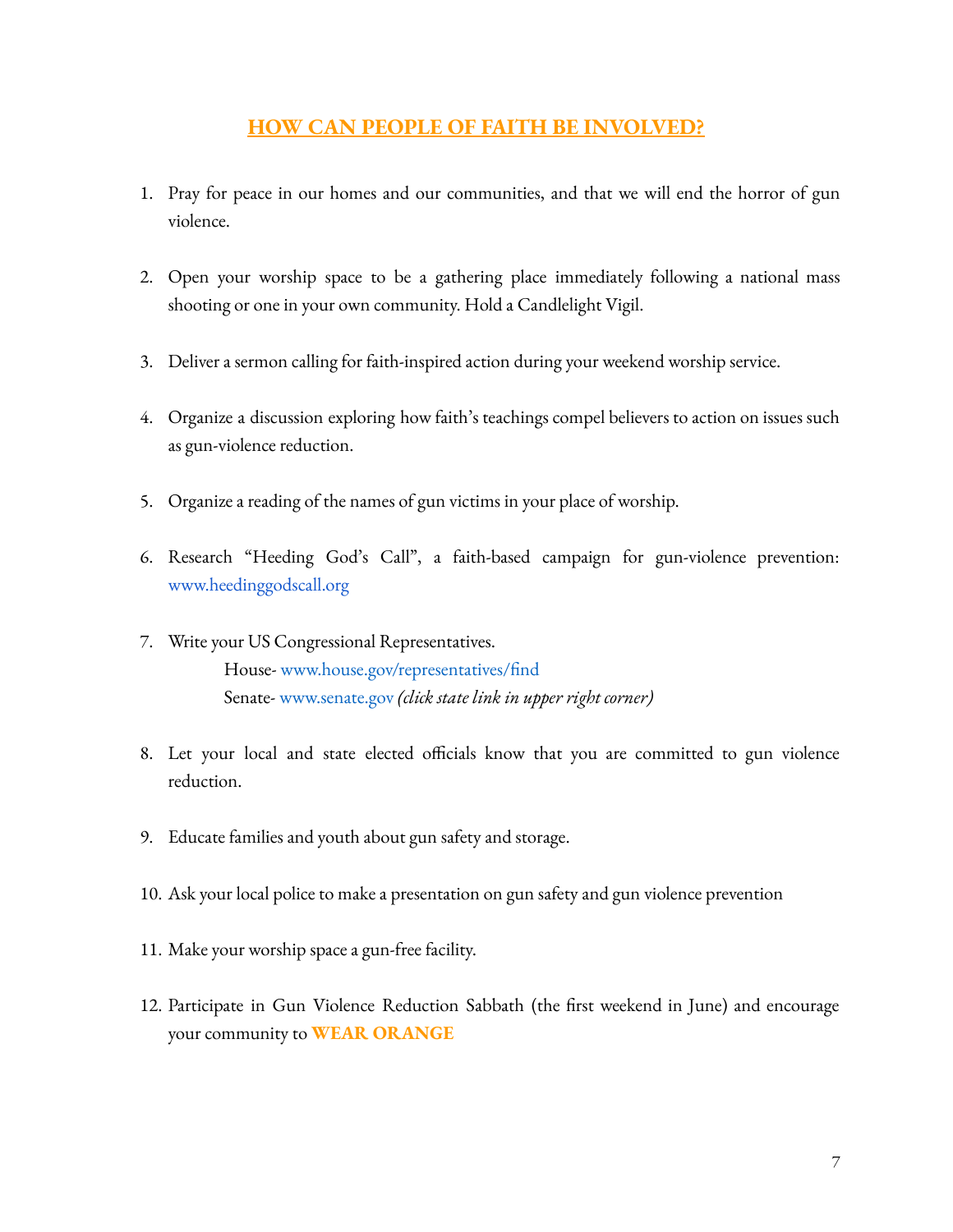## **OTHER GUN VIOLENCE REDUCTION SABBATH IDEAS**

- 1. Create bulletin inserts to announce Gun Violence Reduction Sabbath (or use the ones included in this kit.)
- 2. Encourage the congregation to wear orange as a message of support for the reduction of Gun Violence.
	- a. Orange t-shirts are readily available or special shirts can be ordered through <https://www.store.everytown.org/products/wear-orange>
	- b. Orange stoles for clergy are available through a number of sources; available inexpensively through Amazon.

Orange is the color that Hadiya Pendleton's friends wore in her honor when she was shot and killed in Chicago at the age of 15, just one week after performing at President Obama's second inaugural parade in 2013. After her death, they asked us to stand up, speak out, and wear orange to raise awareness about gun *violence.*

Since then, orange has been the defining color of the gun violence prevention movement. It is also the color *for hunters, signifying "don't shoot me."*

- 3. Use special prayers and/or liturgy on the Sabbath to remember those who have died due to shootings. (Prayers and liturgies are included in this packet)
- 4. Preach a sermon on God's love and the need to end this violence.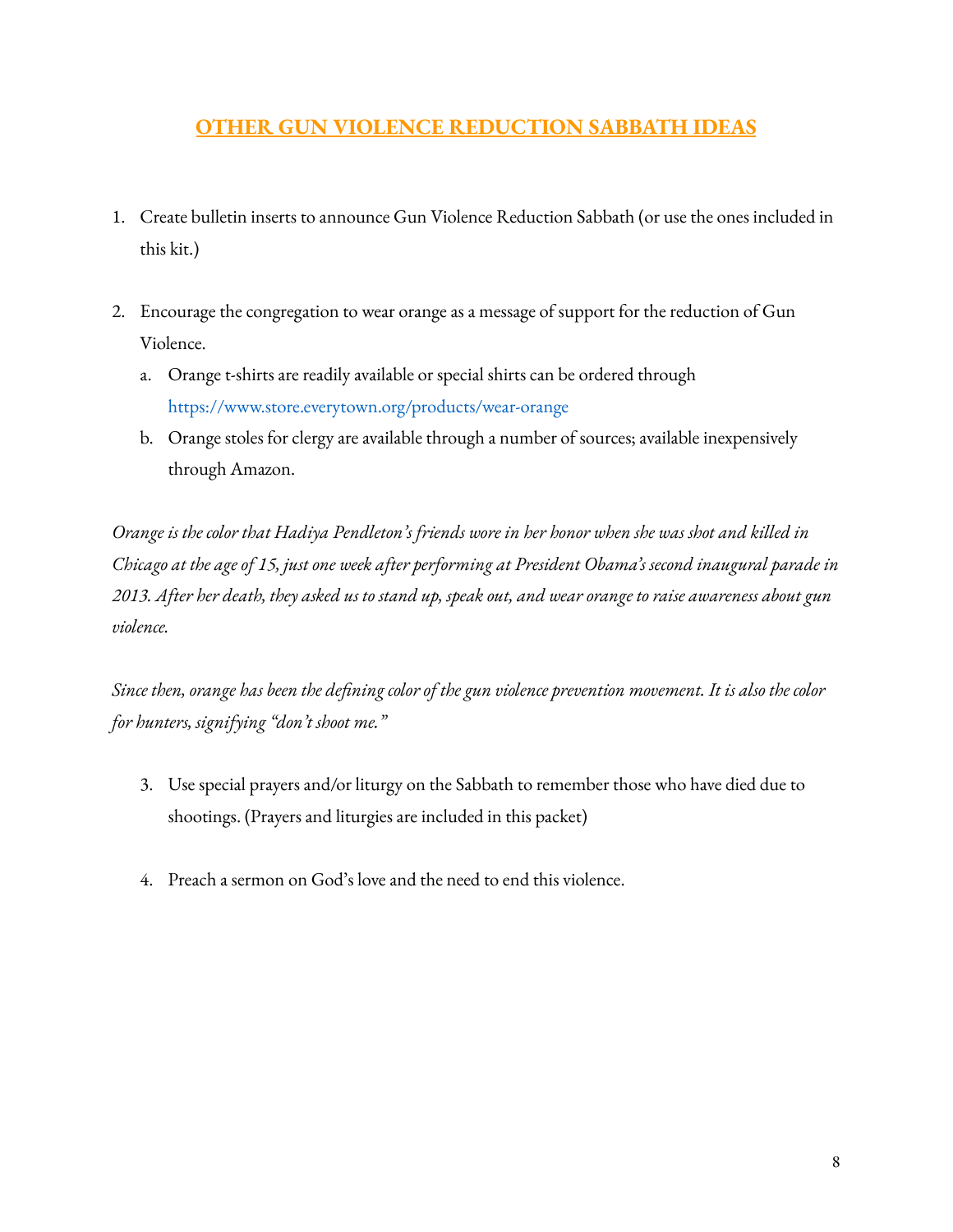### **RESOURCES FOR FAITH COMMUNITY WORSHIP SERVICES**

For those faith communities who will be commemorating Gun Violence Reduction Sabbath the weekend of June 3 - 5, the following are resources that can be used for worship services.

#### **BULLETIN ANNOUNCEMENT**

*An announcement for the bulletin that describes June 3 - 5 as Gun Violence Reduction Sabbath.*

The first week of June is commemorated as Gun Violence Awareness Week; June 3- 5 is celebrated in faith communities around the US as Gun Violence Reduction Sabbath — a time to mourn those whose lives have been lost to gun violence and to recommit to building communities of peace and safety. We are including inserts that you may use each of the four weeks preceding June 3 - 5. These inserts contain messaging and prayers for gun violence reduction, and a reminder for everyone to wear orange on that day.

#### **WEARING OF ORANGE**

**Clergy often wear orange stoles** on Gun Violence Reduction Sabbath, a symbol of "I'm a human don't shoot me", borrowing from the orange vests that hunters wear to indicate that no shooting should be directed towards them. Lay persons often wear orange as well.

#### **DOOR SIGNAGE**

**Gun Free Zone stickers for houses of worship** are available for \$1/each from Episcopal Peace Fellowship or from Interfaith Action.



epfnational.org/store/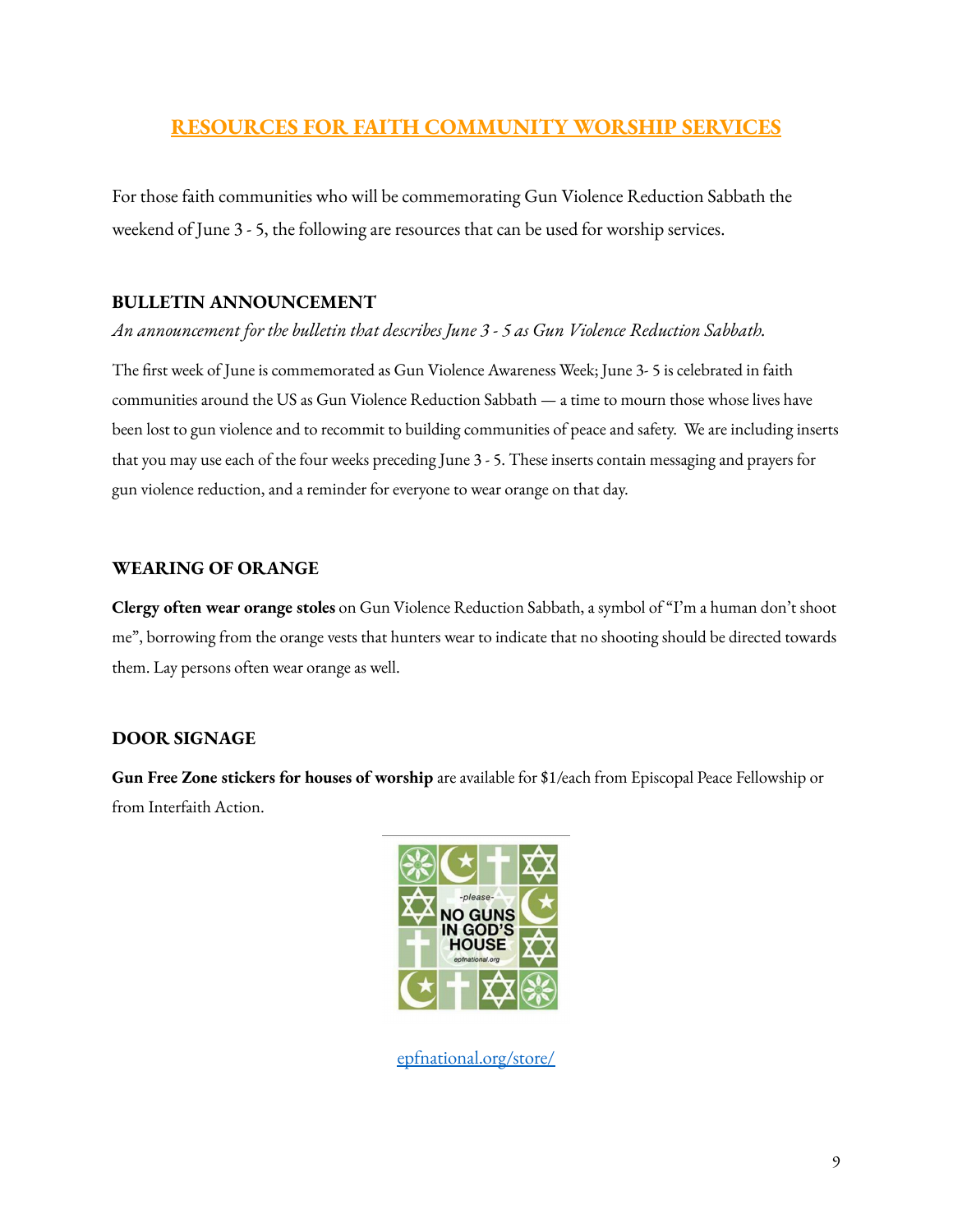#### **LITURGICAL RESOURCES**

#### *A Prayer for Gun Violence Reduction Sabbath:*

O Creator who remembers, we hold before you all who have died from the plague of gun violence in our land. We remember those who have taken their lives with a gun, those who have died in school shootings and mass shootings, those who have died by a gun in the course of an argument or from abuse or by accident or during the committing of a crime. We lift our voices in sorrow and frustration knowing that every life is infinitely valuable to you. Receive all who have died into the arms of your mercy, bless those who mourn with the hope of eternal life, and strengthen our hearts and our arms to bring an end to this scourge. This we pray in the name of the one who overcame the power of death. Amen.

Community Prayer (said in unison): Healing and Holy God: we gather today in common grief for the epidemic of gun violence. Be with all those who suffer from the lasting trauma incidents of gun violence leave in their wake. Grant us strength and courage to live in hope of a better day, our minds fixed on the doing of your will, so that we, having been delivered from fear, may live in peace. Amen.

#### *Sample liturgies that can be used:*

#### **Liturgy A:**

**Collect:** O God who Remembers, we hold before you all who have died from the plague of gun violence in our land. We remember those who have taken their lives with a gun, those who have died in school shootings and mass shootings, those who have died by a gun in the course of an argument or from abuse or by accident or during the commission of a crime. We lift our voices in sorrow and frustration knowing that every life is infinitely valuable to you. Receive all who have died into the arms of your mercy, bless those who mourn with the hope of eternal life, and strengthen our hearts and our arms to bring an end to this scourge. This we pray in the name of the one who overcame the power of death. Amen.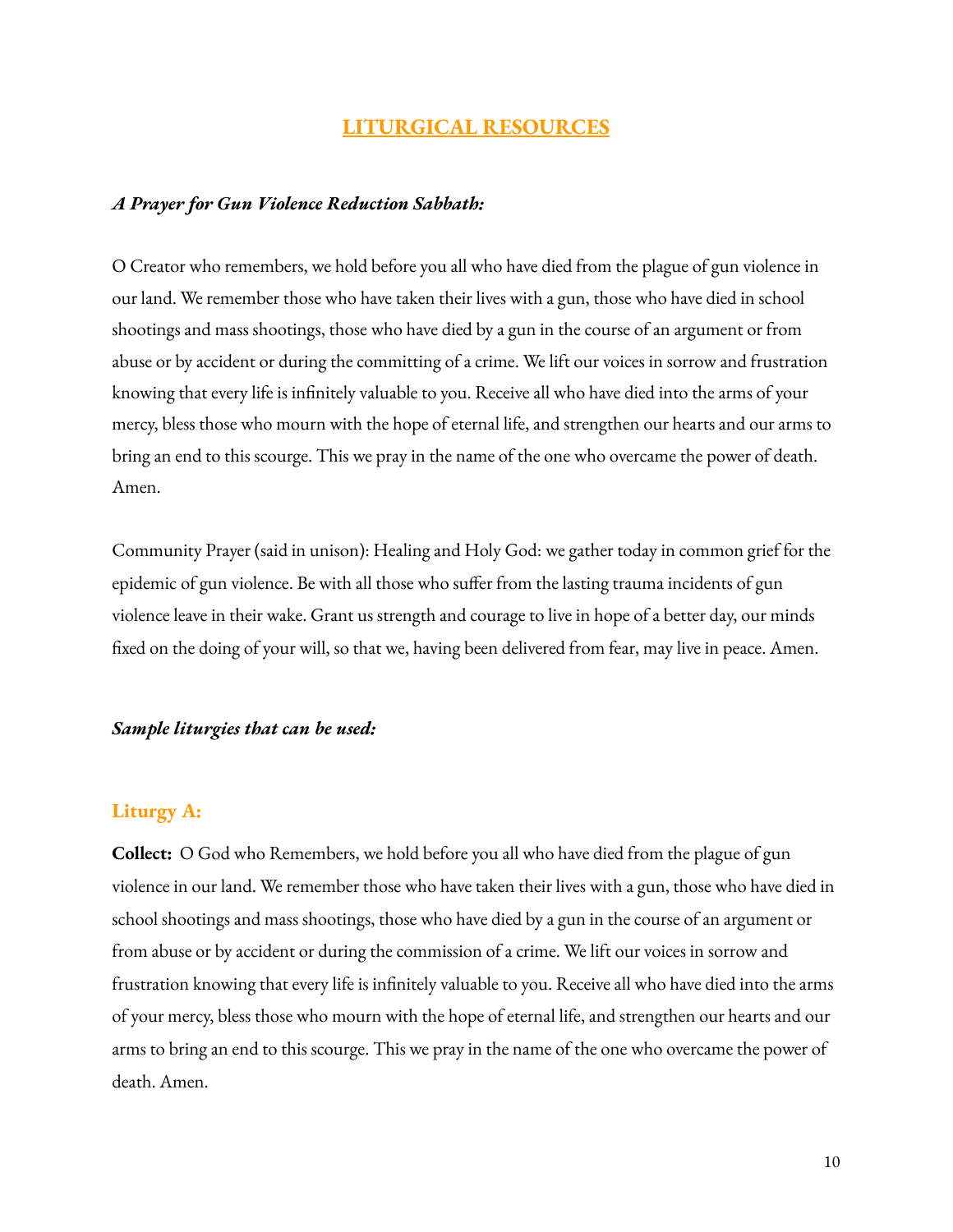**Community Prayer** (said in unison): Healing and Holy God: we gather today in common grief for the epidemic of gun violence. Be with all those who suffer from the lasting trauma incidents of gun violence leave in their wake. Grant us strength and courage to live in hope of a better day, our minds fixed on the doing of your will, so that we, having been delivered from fear, may live in peace. All this we ask through Jesus Christ our Lord. Amen.

#### **Liturgy B: A Litany for the Gun Violence Prevention Sabbath**

*(Adapted from a liturgy written by the Rt. Rev. Stephen T. Lane, former Episcopal Bishop of Maine)*

Leader (L): Giver of Life and Love, you created all people as one family and called us to live together in harmony and peace. Surround us with your love as we face the challenges and tragedies of gun violence. For our dear ones, for our neighbors, for strangers and aliens, and those known to you alone, Loving God

#### **All: Make us instruments of your peace.**

L: God of Righteousness, you have given our leaders, especially Joseph, our President, and Gretchen, our Governor, the members of Congress, the judges of our courts and members of our legislatures, power and responsibility to protect us and to uphold our right to life, liberty and the pursuit of happiness.

For all who bear such responsibility, for all who struggle to discern what is right in the face of powerful political forces, Loving God

#### **All: Make us instruments of your peace.**

L: God of Compassion, we give you thanks for first responders, for police officers, firefighters and EMTs, and all those whose duties bring them to the streets, the lobbies, the malls and the homes where the carnage of gun violence takes place day after day. Give them courage and sound judgment in the heat of the moment and grant them compassion for the victims.

For our brothers and sisters who risk their lives and their serenity as they rush to our aid, Loving God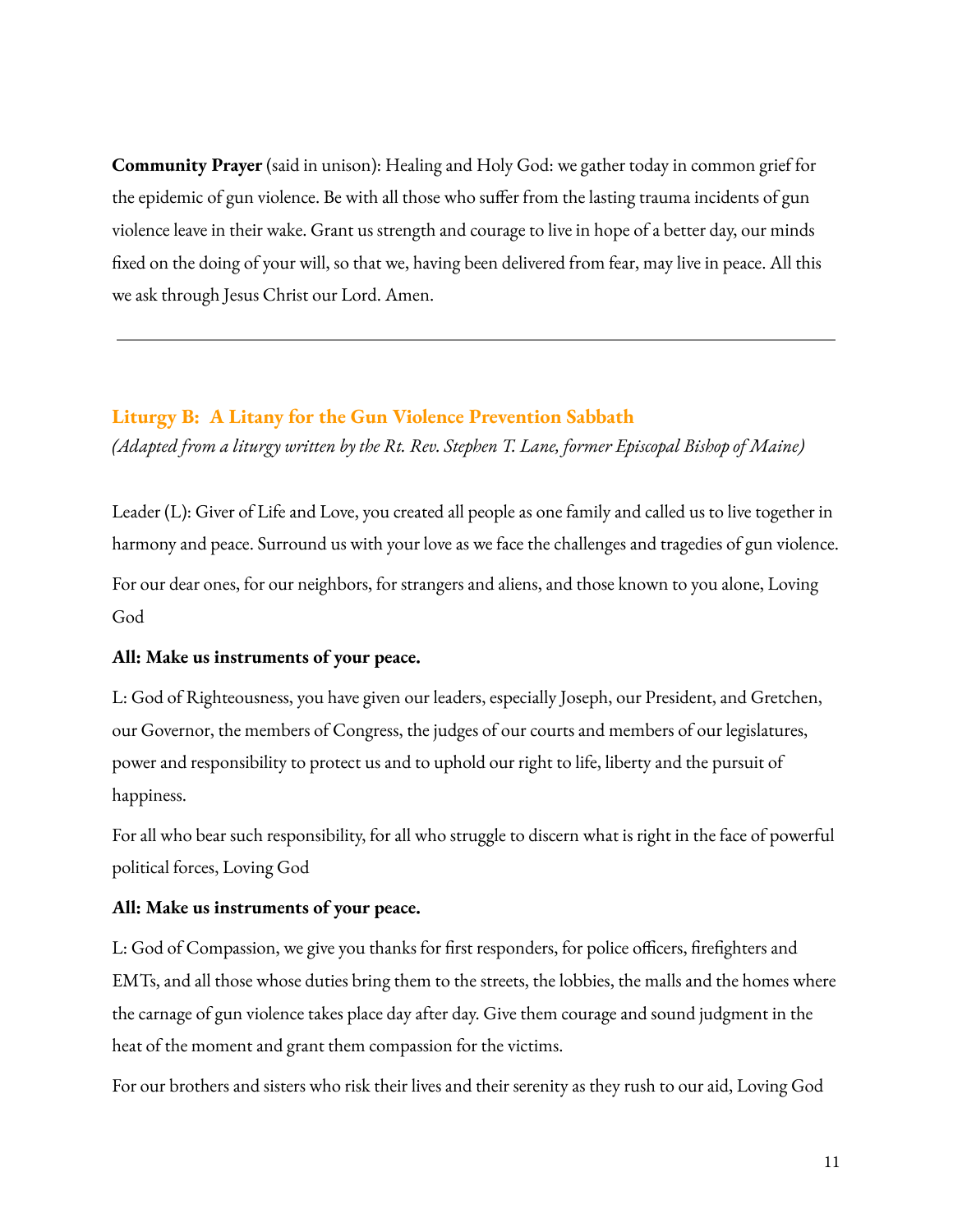#### **All: Make us instruments of your peace.**

L: Merciful God, bind up the wounds of all who suffer from gun violence, those maimed and disfigured, those left alone and grieving, and those who struggle to get through one more day. Bless them with your presence and help them find hope.

For all whose lives are forever marked by the scourge of gun violence, Loving God

#### **All: Make us instruments of your peace.**

L: God Who Remembers, may we not forget those who have died, more than 30,000 this year, in the gun violence that we have allowed to become routine. Receive them into your heart and comfort us with your promise of eternal love and care.

For all who have died, those who die today, and those who will die tomorrow, Loving God

#### **All: Make us instruments of your peace.**

L: God of Justice, help us, your church, find our voice. Empower us to change this broken world and to protest the needless deaths caused by gun violence. Give us power to rise above our fear that nothing can be done and grant us the conviction to advocate for change.

For your dream of love and harmony, Loving God

#### **All: Make us instruments of your peace.**

L: All this we pray in the name of the One who offered his life so that we might live, Jesus the Christ. Amen.

### **Liturgy C: Remembering All Who Have Been Affected By Gun Violence**

*(Adapted from Moral Call: a Vermont Interfaith Prayer and Remembrance Vigil, December 15, 2015)*

Leader: We raise our prayers in remembrance of the victims of gun violence, both those who have been injured and those who have been killed. We hold their memories dear. We treasure those lives permanently altered through injury or those taken in senseless acts of violence, and we pray that they might find rest and peace. May their lives continue to make a difference in our world. Together we pray.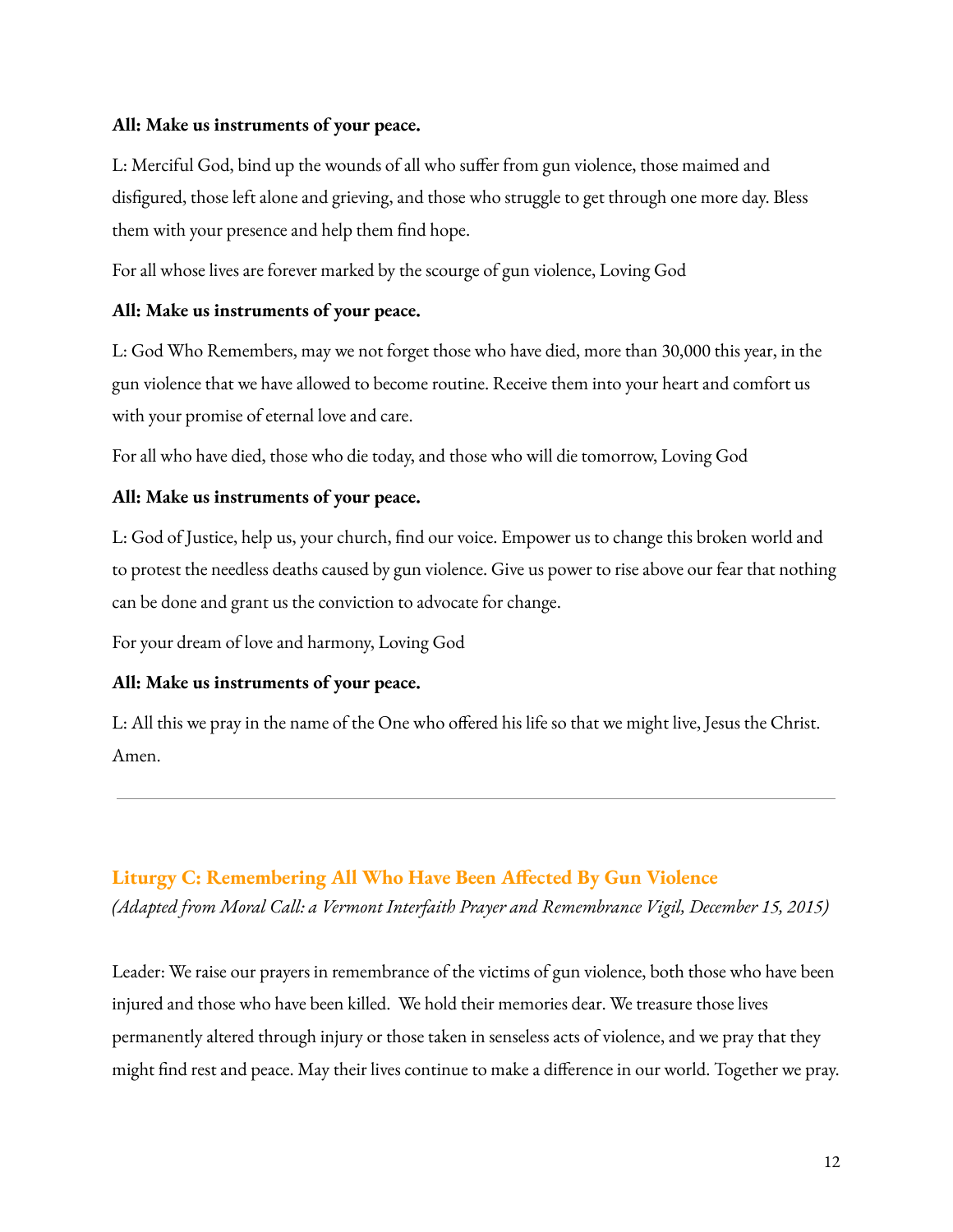#### **All: God of Mercy, heal our broken hearts.**

Leader: We raise our prayers in remembrance of the families and friends of the victims of gun violence in our nation and in Michigan. Comfort those who mourn. Dry the tears of those who weep. Sustain those who feel diminished. Impart courage to the hearts of those who feel helpless.

#### Together we pray.

#### **All: God of Peace, sustain our broken hearts.**

Leader: We raise our prayers in remembrance of school teachers and administrators who put their students' needs ahead of their own safety We pray for first responders, including police, fire and rescue personnel who witness the horror of gun violence while in service to our communities, and we pray for all those with responsibility for law enforcement. We give thanks for their call to protect and serve and to seek justice, which is inspirational to others, and we pray that their emotional wounds will be healed. Together we pray.

#### **All: God of Courage, inspire our broken hearts.**

Leader: We raise our prayers for those lives taken by gun violence through suicide, and also for those lives taken through accidental shootings, especially when those shootings involve children. Console and strengthen those whose despair is great. Together we pray.

#### **All: God of Hope, comfort our broken hearts.**

Leader: We raise our prayers in remembrance of all people impacted by gun violence, as gun violence knows no boundaries but can affect all nationalities, races, cultures, faiths, genders, and socioeconomic classes; it can affect us where we live, where we worship, where we work, where we study, and where we play. Together we pray.

#### **All: God of Love, transform our broken hearts.**

Leader: We raise our prayers for those who have committed acts of gun violence and for their families, in our nation and especially here in Michigan. We remember those suffering from mental illness who have gone untreated, and those suffering from loneliness and isolation. We pray for those who would use guns, power and violence rather than respect and dignity to reconcile differences. Grant us the strength to pursue justice with a voice of love. Together we pray.

#### **All: God of Forgiveness, enlighten our broken heart**s.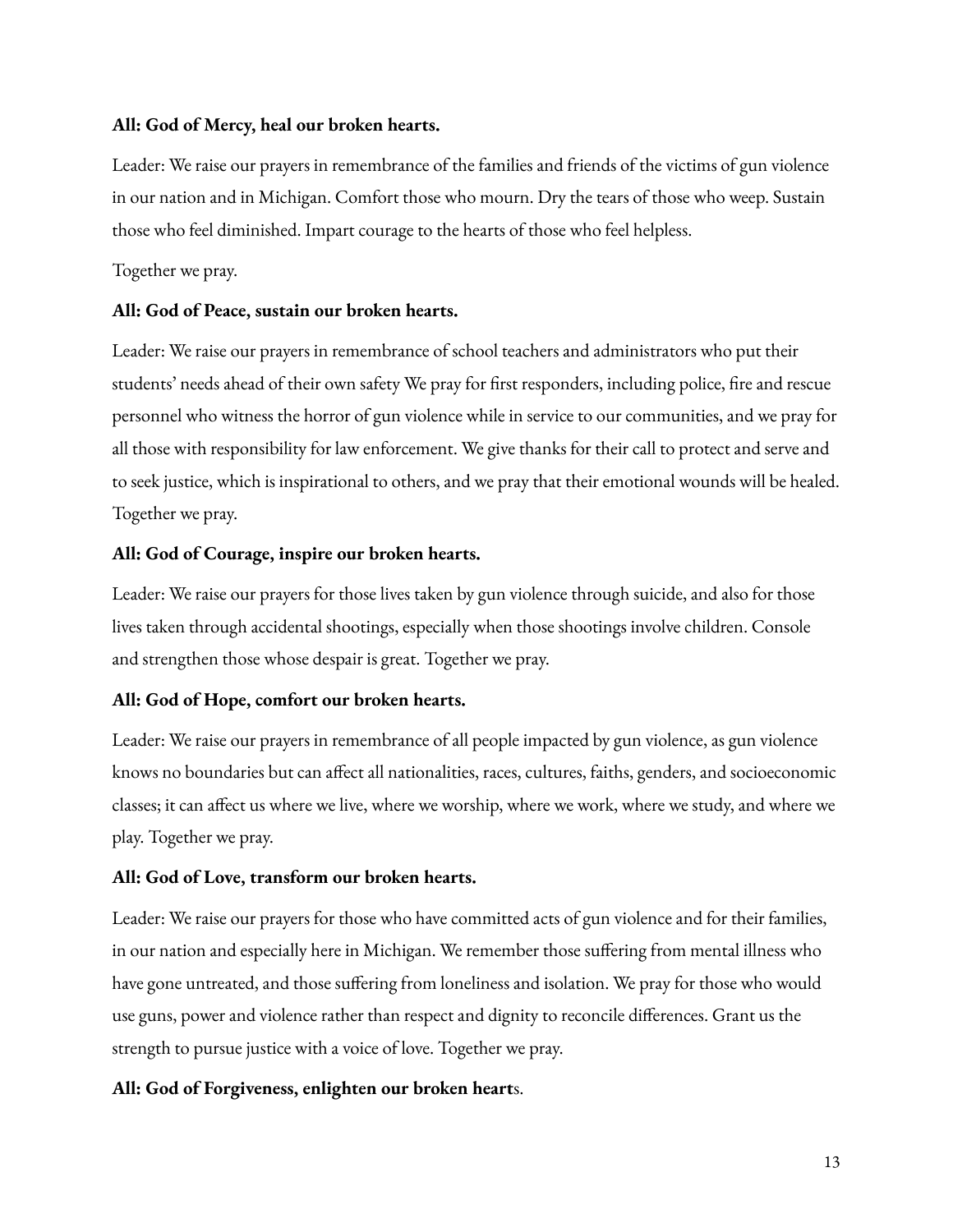Leader: We raise our prayers for all community leaders, elected officials and survivor groups. Give them insight, wisdom, and courage to address head on the epidemic of gun violence. Pour forth your Spirit on all our neighborhoods and break the chains of violence that bind your people. Together we pray.

#### **All: God of Power, strengthen our broken hearts.**

Leader: We pray today for ourselves and for others in our lives who have been touched by gun violence. During the silent pause, I invite you to offer the names (either silently or aloud) of those for whom you pray. (list names here)

Together we pray.

**All: God of Astonishing Mercy, Compassion and Immeasurable Love, restore our broken hearts and enliven our confidence to find new ways to revive our world to become one of peace. Amen**

### **MUSICAL OPTIONS**

*(Links to both songs are below. Both songs are in the public domain.)*

- **God of Mercy You Have Shown Us**
	- <https://www.presbyterianmission.org/resource/god-alone-lord-conscience/>
- **"If we just talk of thoughts and prayers"**
	- [http://www.carolynshymns.com/when\\_people\\_die\\_by\\_hatred.html](http://www.carolynshymns.com/when_people_die_by_hatred.html)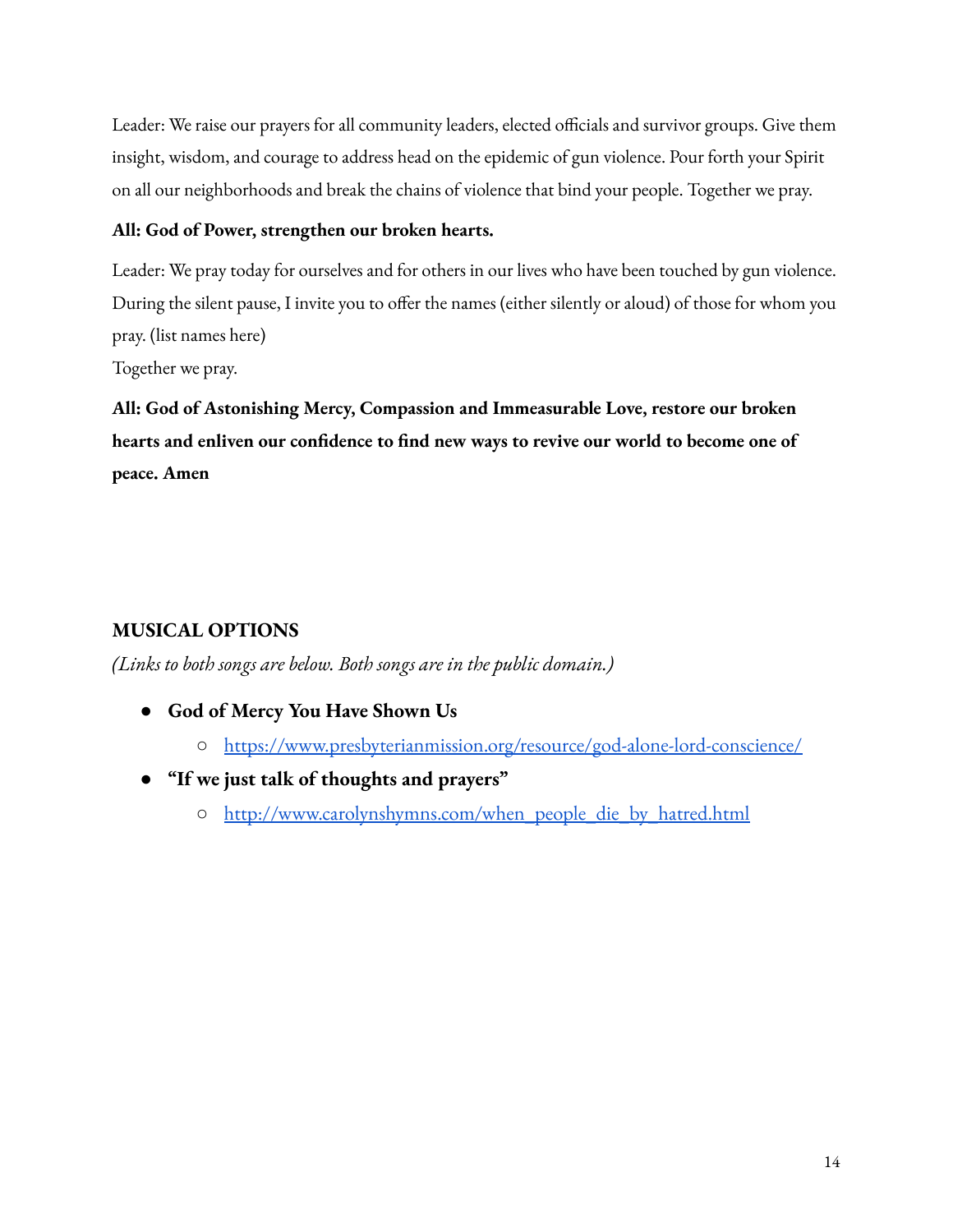## **CHRISTIAN SERMON CONCEPTS**

*For Christian liturgical churches, June 5 th is Pentecost Sunday*

### **Links to sermons on gun violence:**

<https://rac.org/sermon-starters-gun-violence-prevention-rabbi-robert-nosanchuk>

<https://rac.org/sample-sermon-gun-violence-prevention-rabbi-lauren-grabelle-herrmann>

[https://interruptingthesilence.com/2018/02/19/the-wilderness-of-gun-violence-a-sermon-on-mark-1](https://interruptingthesilence.com/2018/02/19/the-wilderness-of-gun-violence-a-sermon-on-mark-19-15/) [9-15/](https://interruptingthesilence.com/2018/02/19/the-wilderness-of-gun-violence-a-sermon-on-mark-19-15/)

[https://trinitycleveland.org/blog/2015/sermons/sermon-for-dec-6-2015-sermon-for-dec-13-2015-gun](https://trinitycleveland.org/blog/2015/sermons/sermon-for-dec-6-2015-sermon-for-dec-13-2015-gun-violence-prevention-sabbath/)[violence-prevention-sabbath/](https://trinitycleveland.org/blog/2015/sermons/sermon-for-dec-6-2015-sermon-for-dec-13-2015-gun-violence-prevention-sabbath/)

<http://www.chriserdman.com/blog/2015/12/8/what-to-do-with-all-this-gun-violence-a-sermon>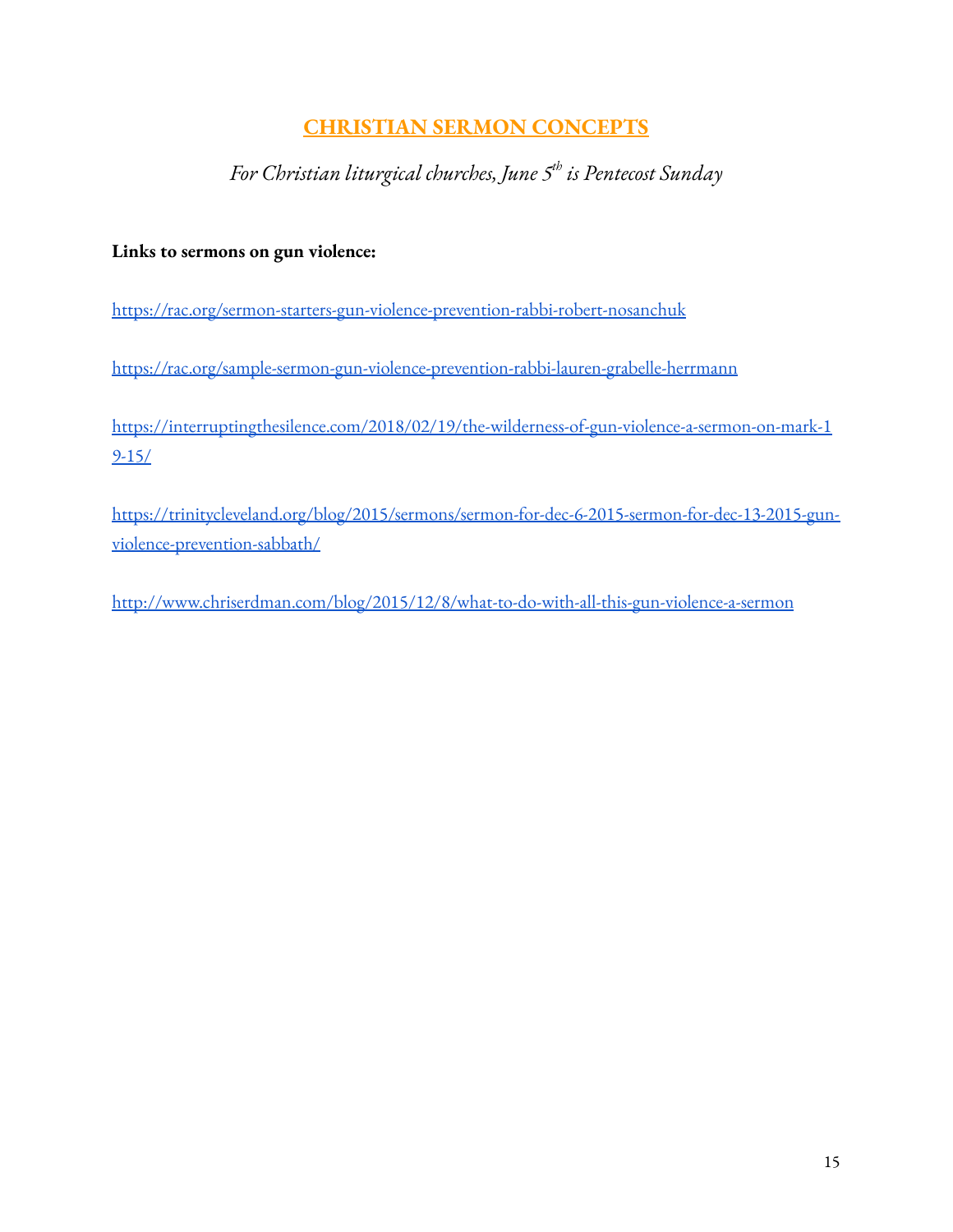## **BULLETIN ANNOUNCEMENTS**

Bulletin announcements are included for the 3 weekends before June 3 -5. They are formatted in orange and black as an example if you wish to use color. If you prefer to create your own insert(s), please feel free to do so. We ask you to share what you create with us.

**For the May 13 - 15 bulletin:**

## **Preparing for Gun Violence Reduction Sabbath**

## *Please remember to wear orange on June 3 - 5*

A prayer of preparation for the Sabbath:

God of all mercy, who weeps with us as we anguish over lives broken and lost to the violence which so pains our community: Open our ears that we might hear their cries; open our eyes that we might see their fears; open our hearts that we might embrace them in love; and open our arms that we might protect them from all harm. Amen.**\***

*\*Courtesy of the Episcopal Diocese of Missouri*

**For the May 20 - 22 bulletin:**

**Preparing for Gun Violence Reduction Sabbath** *Please wear orange on June 3 - 5*